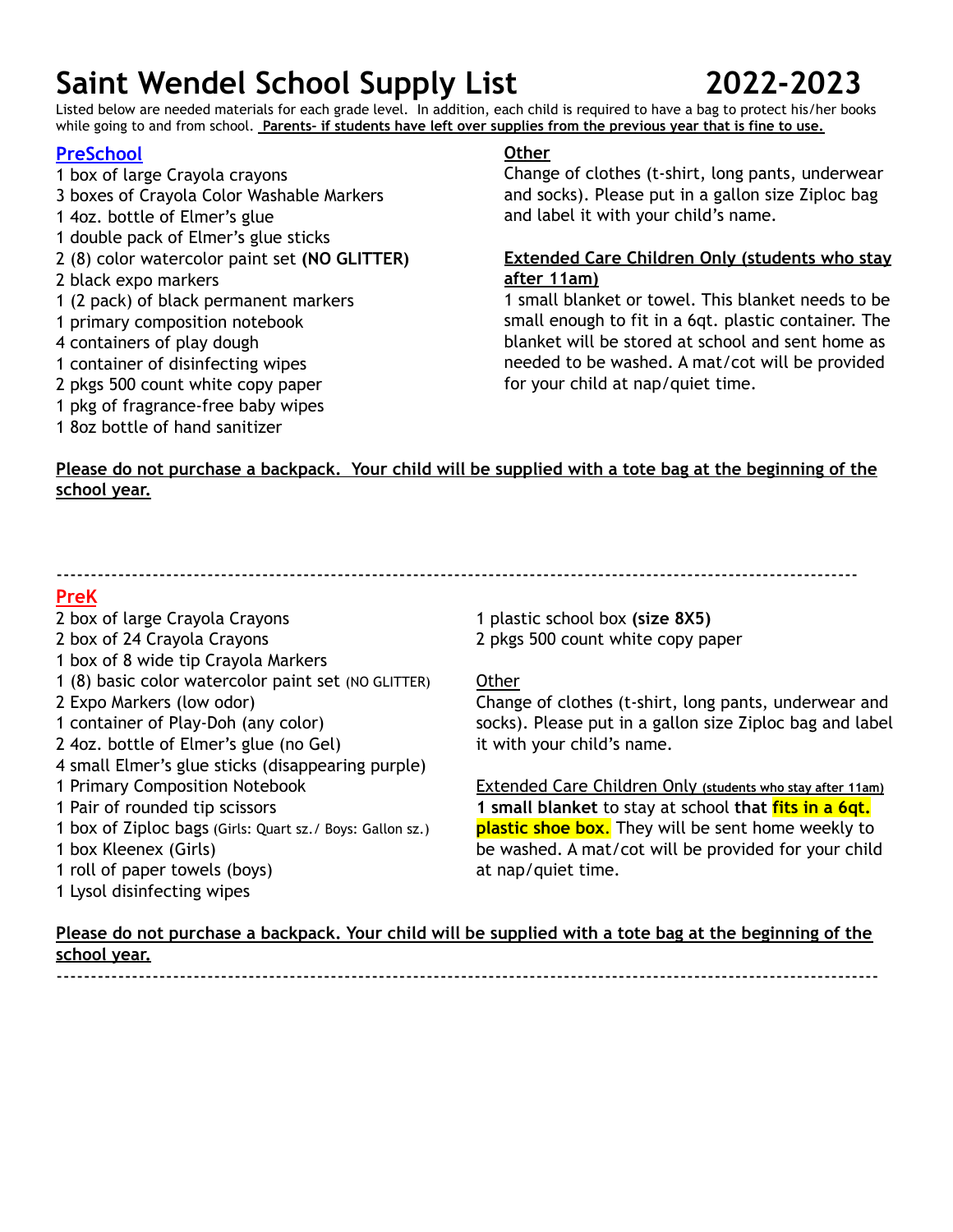Listed below are needed materials for each grade level. In addition, each child is required to have a bag to protect his/her books while going to and from school. **Parents- if students have left over supplies from the previous year that is fine to use.**

#### **Kindergarten:**

- boxes: 24 Crayola crayons boxes wide tip washable markers container of Play-Doh, any color glue sticks Primary Composition notebooks 1" 3 ring white binder with front clear Pocket sleeve pencil pouch (solid color with clear front ONLY) pack of Hi-Lighters (girls) pack black expo markers (boys) solid colored folder (with bottom pocket and 3 holes) set of headphones (no earbuds please) roll paper towels
- box of ziploc bag (Girls: Gallon Boys: Sandwich)
- pkgs 500 count white copy paper
- school box **(13x8x5" shoebox container/tub-)**
- (8) basic color watercolor paint set (no glitter)
- paint shirt: Dad or Mom's old shirts work great
- box #2 Pencils 12 count (sharpened)
- pink erasers
- box of 12 Crayola color pencils
- Fiskars 5" sharp point scissors
- 4-oz bottle Elmer's glue (**NO GEL**)
- ruler
- pencil sharpener

----------------------------------------------------------------------------------------------------------------------

----------------------------------------------------------------------------------------------------------------------

#### **Grade 1:**

- pink erasers
- pocket folder (music)
- pocket folder with prongs
- Primary Composition Notebooks
- pack of Hi-Lighters
- container of Play-Doh, any color
- 1-3 ring binder w/ clear front cover sleeve  $(1 \frac{1}{2})$
- sturdy (tear resistant) three-hole pocket folders
- three-hole zipper pouch
- small glue sticks
- Boxes 24 crayons
- Boxes 12 colored pencils
- Boxes wide tip washable markers
- black dry erase markers
- roll paper towels
- Last Name A-M 1 box small ziplock bags
- Last Name N-Z 1 box large ziplock bags
- box of band-aides
- pkgs 500 count white copy paper
- set of headphones (no earbuds please)
- school box (13x8x5" container)
- (8) **basic** color watercolor paint set (no glitter)
- paint shirt: Dad or Mom's old shirts work great
- box #2 Pencils 12 count (sharpened)
- Fiskars 5" sharp point scissors
- 4-oz bottle Elmer's glue (**NO GEL**)
- ruler
- pencil sharpener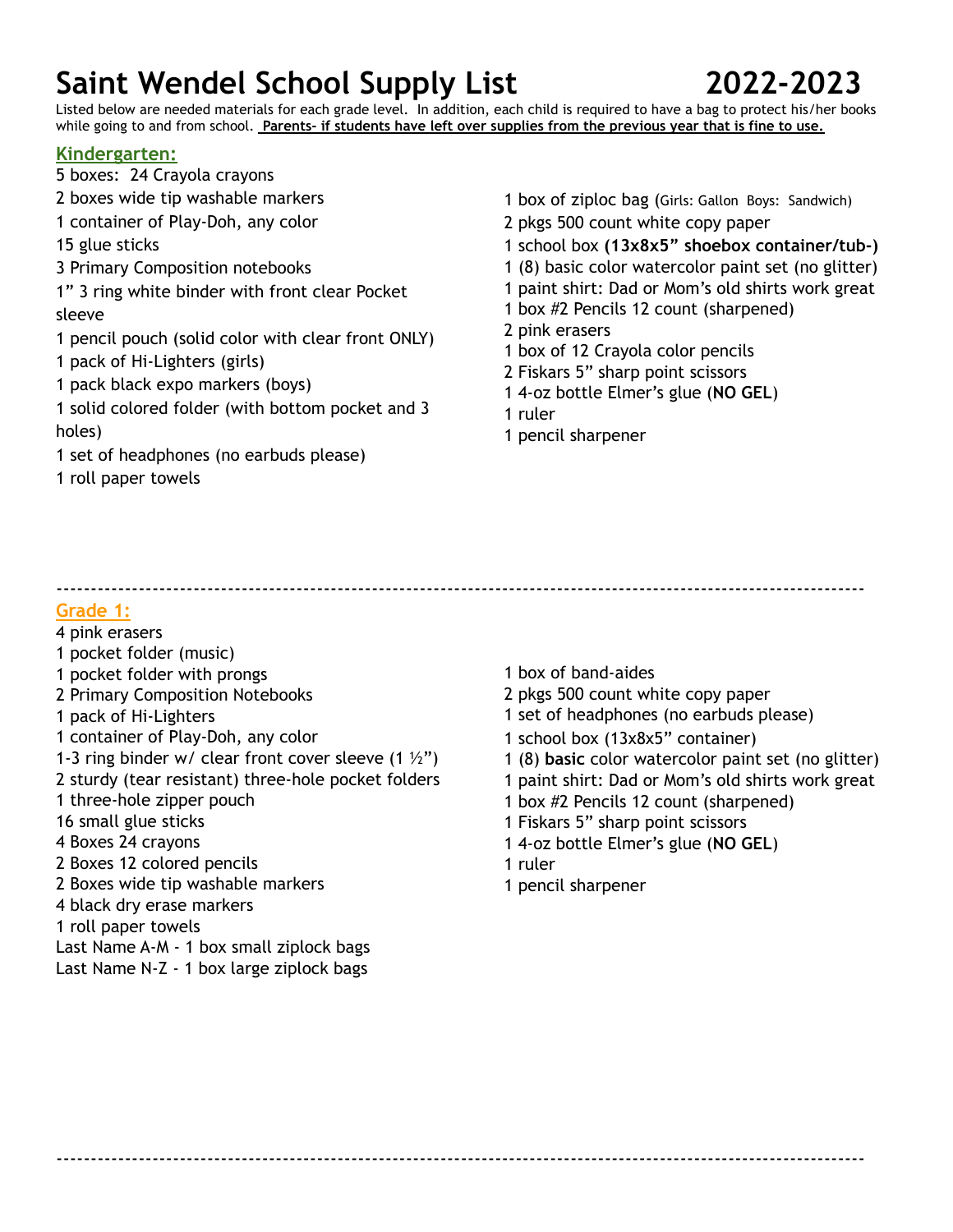Listed below are needed materials for each grade level. In addition, each child is required to have a bag to protect his/her books while going to and from school. **Parents- if students have left over supplies from the previous year that is fine to use.**

--------------------------------------------------------------------------------------------------------------------

### **Grade 2:**

- pink erasers glue sticks highlighters black dry erase markers (low odor) Boxes 24 crayons Boxes 12 colored pencils Box wide tip washable markers pkgs 500 count white copy paper 1 (1  $\frac{1}{2}$ ") 3 ring binder w/ clear front cover sleeve three-hole zipper pouches pocket folders single subject notebooks (wide rule) composition notebook clipboard set of headphones (no earbuds please) roll paper towels Last Name A-M: 1 box small ziplock bags Last Name N-Z: 1 box large ziplock bags
- box of band-aides
- school box (13x8x5" container)
- (8) **basic** color watercolor paint set (no glitter)
- paint shirt: Dad or Mom's old shirts work great
- box #2 Pencils 12 count (sharpened)
- Fiskars 5" sharp point scissors
- 4-oz bottle Elmer's glue (**NO GEL**)
- ruler
- pencil sharpener

### **Grade 3:**

- green pocket folder for take home/return to school papers red pocket folder - for homework any color folder - for incomplete work boxes of #2 pencils composition notebooks - wide ruled 1½" 3 ring binder package of loose leaf paper - Wide ruled clipboard pack of sticky index tabs (4 colors) binder dividers large pink erasers red pens Pack of Post-it Notes glue sticks pack of black dry erase markers (low odor) 3-4 Assorted color highlighters Headphones - in labeled bag Wireless computer mouse Last Name A-M: 1 box large ziplock bags Last Name N-Z: 1 box small ziplock bags
- roll of paper towels pkgs 500 count white copy paper school box (13x8x5" container) (8) **basic** color watercolor paint set (no glitter) paint shirt: Dad or Mom's old shirts work great boxes of 24 Crayola crayons boxes of 12 Crayola color pencils box 8 wide tip Crayola classic color washable markers Fiskars 5" sharp point scissors 4-oz bottle Elmer's glue (**NO GEL**) ruler pencil sharpener

-------------------------------------------------------------------------------------------------------------------

**Grade 4:** 1 green pocket folder red pocket folder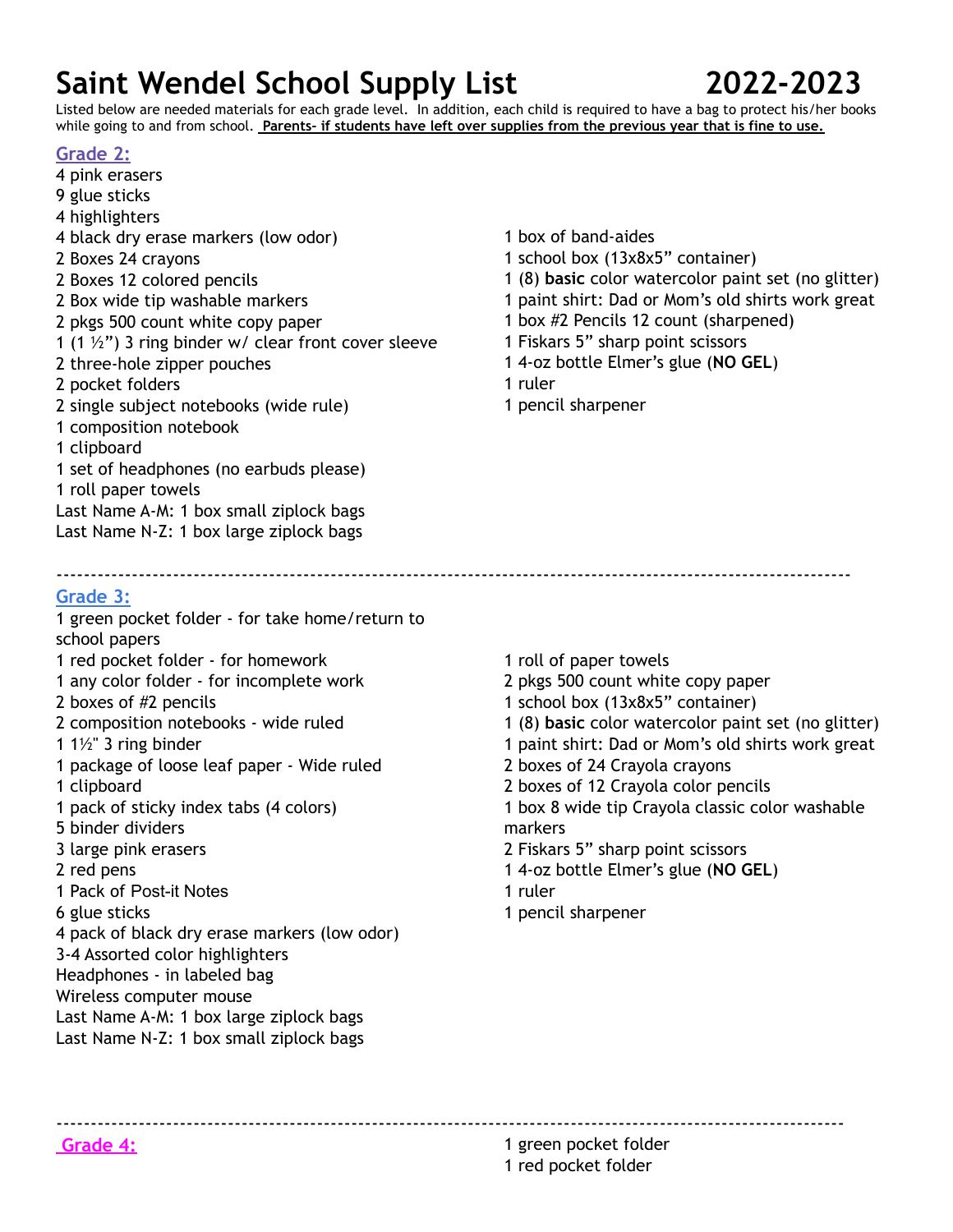

Listed below are needed materials for each grade level. In addition, each child is required to have a bag to protect his/her books while going to and from school. **Parents- if students have left over supplies from the previous year that is fine to use.**

- 1" three ring binder with pockets for Music notebooks: red, yellow, blue, green (approximately 70 pages) clipboard red pens black dry erase markers (low odor) highlighters pencil bag pkgs 500 count white copy paper Earbuds or headphones (if a new pair is needed) Wireless mouse for Chromebook Rosary
- paint shirt: Dad or Mom's old shirts work great
- box #2 Pencils 12 count (sharpened)
- pink erasers
- box of 24 Crayola crayons
- box of 12 Crayola color pencils
- box 8 wide tip Crayola classic color washable markers
- Fiskars 5" sharp point scissors
- 4-oz bottle Elmer's glue (**NO GEL**)
- glue sticks
- ruler
- pencil sharpener

school box (13x8x5" container)

 (8) **basic** color watercolor paint set (no glitter) -------------------------------------------------------------------------------------------------------------------

#### **Grade 5:**

- pack of pink erasers
- pencil bag
- package of blue/ black pens
- package of red pens
- pkg. white loose leaf paper wide-ruled
- protractor
- three-subject wide-ruled notebooks
- standard notebooks (approximately 70 pages)
- pocket folders w/ binder holes (one green and one red)
- 1- 1  $\frac{1}{2}$ " 3 ring binder
- package of fine tip dry erase markers (low odor)
- pkgs. of sticky notes
- highlighters
- pkgs 500 count white copy paper
- Earbuds (headphones)
- roll paper towels
- 1" 3 ring binder-For Spanish
- ultra fine tip black Sharpies
- box Ziploc gallon bags
- school box (13x8x5" container)
- box of 48 Crayola crayons
- box 24 Crayola color pencils
- 4-oz bottle Elmer's glue (**NO GEL**)
- box Crayola Classic Color Markers (washable-**BOTH** thin & wide tip)
- (8) color water paint set (no glitter)
- Fiskars 5" sharp point scissors
- standard ruler
- paint shirt (an oversized short sleeve)
- glue sticks

------------------------------------------------------------------------------------------------------------------

- box #2 Pencils 12 count (sharpened)
- pencil sharpener

5th-need to bring music recorders and binders back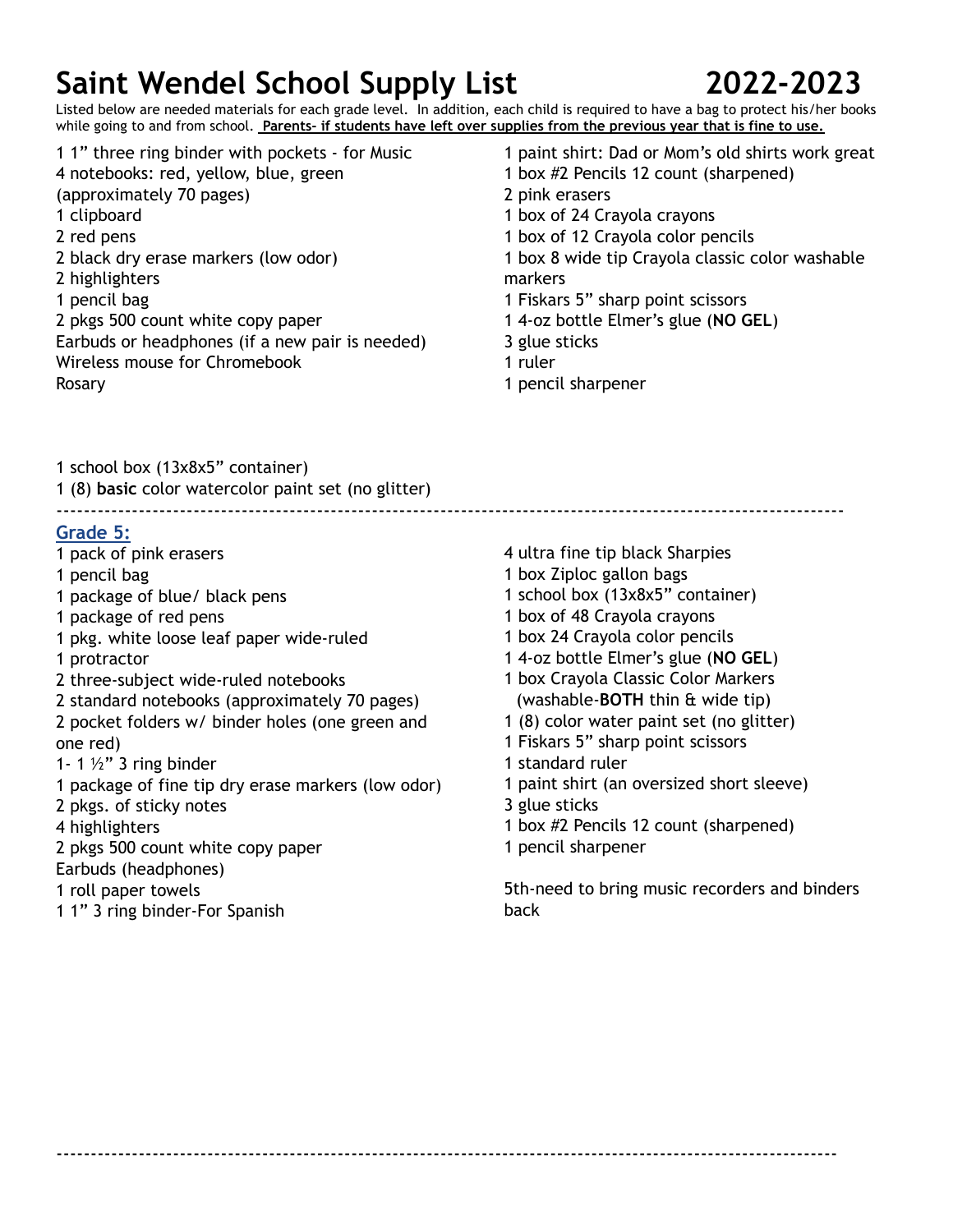Listed below are needed materials for each grade level. In addition, each child is required to have a bag to protect his/her books while going to and from school. **Parents- if students have left over supplies from the previous year that is fine to use.**

# **Grades 6:**

 *Catholic* Bible – *with Old & New Testaments (the New American Bible is the version that we hear at Mass and it has an imprimatur listed in the front) New American Bibles can be purchased at the parish center for \$10 if you need one. Having the same bible is a more efficient use of classroom time, especially when students need to locate a specific chapter and verse.*

 -Texas Instrument calculator – TI-83 or + or equiv. Graphing (6, 7 & 8)- For Math

- 2 pocket folder- For Math
- Notebooks- For Math

 box of #2 pencils (mechanical or regular)-for Math

pink erasers

- Spiral Notebook- For LA
- Composition Notebook- For LA

highlighter- For LA

- dry erase markers (no eraser needed)
- pens each; red or colored, black/blue
- composition notebook- Science
- glue sticks for Science
- folder with pockets-For Health
- pkgs. 500 count white copy paper
- Ear buds or headphones
- Roll Paper Towels
- pocket Folder-for Social Studies
- notebook for Social Studies
- 1" 3 ring binder-For Spanish
- dividers to go in binder-For Spanish
- school box (13x8x5" container)
- box of 48 Crayola crayons
- box 24 Crayola color pencils
- 4-oz bottle Elmer's glue (**NO GEL**)
- box Crayola Classic Color Markers (washable-**BOTH** thin & wide tip)
- (8) color water paint set (no glitter)
- Fiskars 5" sharp point scissors
- standard ruler
- paint shirt (an oversized short sleeve)
- glue sticks for Art
- box #2 Pencils 12 count for Art
- pencil sharpener

6th-need to bring music recorders back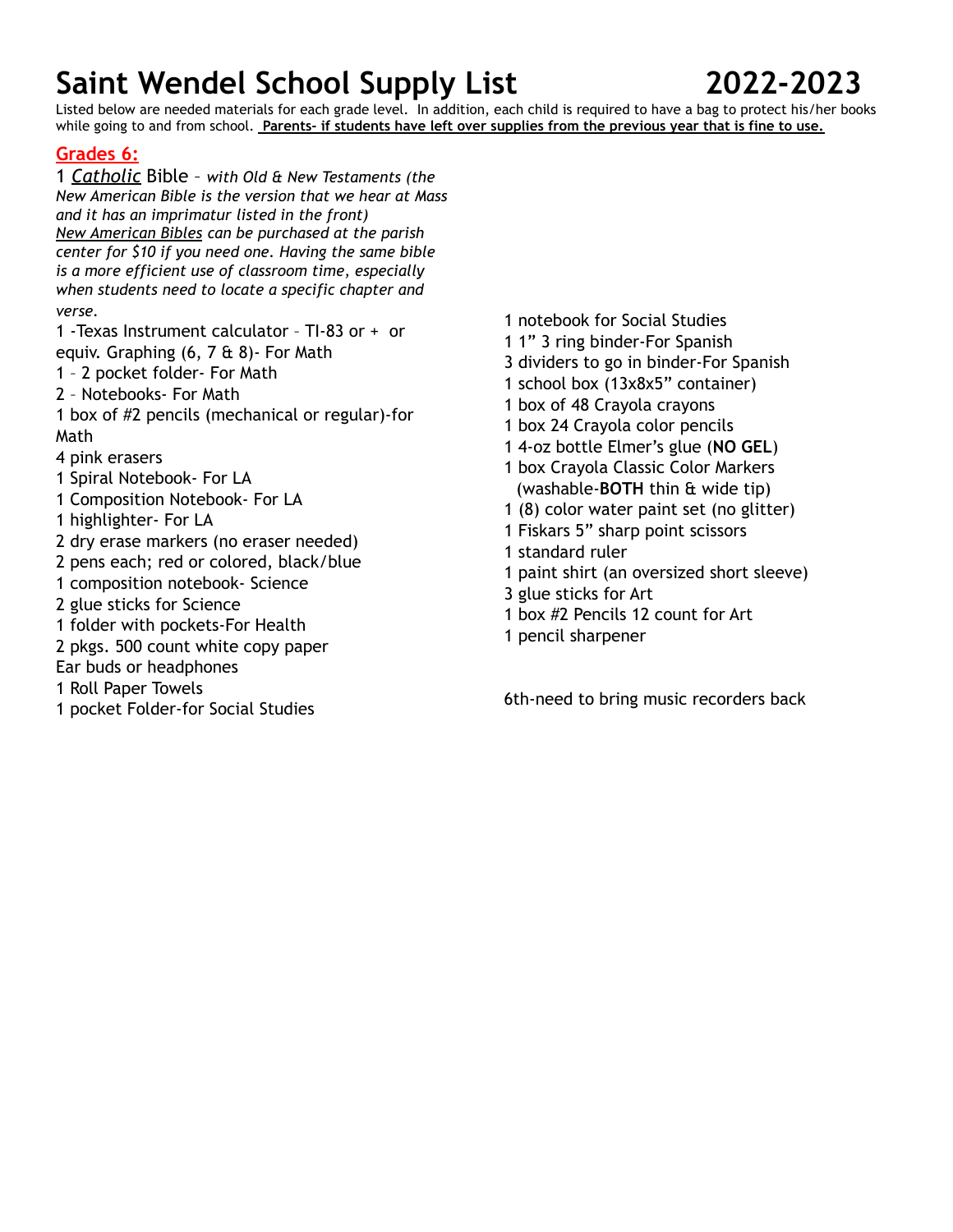Listed below are needed materials for each grade level. In addition, each child is required to have a bag to protect his/her books while going to and from school. **Parents- if students have left over supplies from the previous year that is fine to use.**

------------------------------------------------------------------------------------------------------------------------

**Grade 7:**

1 *Catholic* Bible – *with Old & New Testaments (the New American Bible is the version that we hear at Mass and it has an imprimatur listed in the front) New American Bibles can be purchased at the parish center for \$10 if you need one. Having the same bible is a more efficient use of classroom time, especially when students need to locate a specific chapter and verse.*

1-2 pocket folder- Religion

1 Texas Instrument calculator – TI-83 or equiv. Graphing (6, 7 & 8)- For Math

1 – 2 pocket folder- For Math

2 – Notebooks- For Math

1 box of #2 pencils (mechanical or regular)-for Math

1-big eraser-for Math

2 pocket folders- For LA

2 notebooks – 1 Composition & 1 spiral- For LA

1 composition notebook- For Science

2 glue sticks for Science

- 1 folder with pockets-For Health
- 2 pkgs 500 count white copy paper
- 4 dry erase markers (black)

 pens each; red, black, blue Ear Buds (headphones) pocket Folder (Music) 1 pocket Folder  $(7<sup>th</sup>$  grade only) Roll Paper Towels pocket Folder-for Social Studies notebook for Social Studies 1" 3 ring binder-For Spanish dividers to go in binder-For Spanish school box (13x8x5" container) box of 48 Crayola crayons box 24 Crayola color pencils 4-oz bottle Elmer's glue (**NO GEL**) box Crayola Classic Color Markers (washable-**BOTH** thin & wide tip) (8) color water paint set (no glitter) Fiskars 5" sharp point scissors

- 1 Ruler (metric & standard using 1/16<sup>th</sup> of an inch)
- 1 paint shirt (an oversized short sleeve)
- 3 glue sticks
- 1 box #2 Pencils 12 count (sharpened)
- 3 pink erasers
- 1 pencil sharpener

--------------------------------------------------------------------------------------------------------------------------